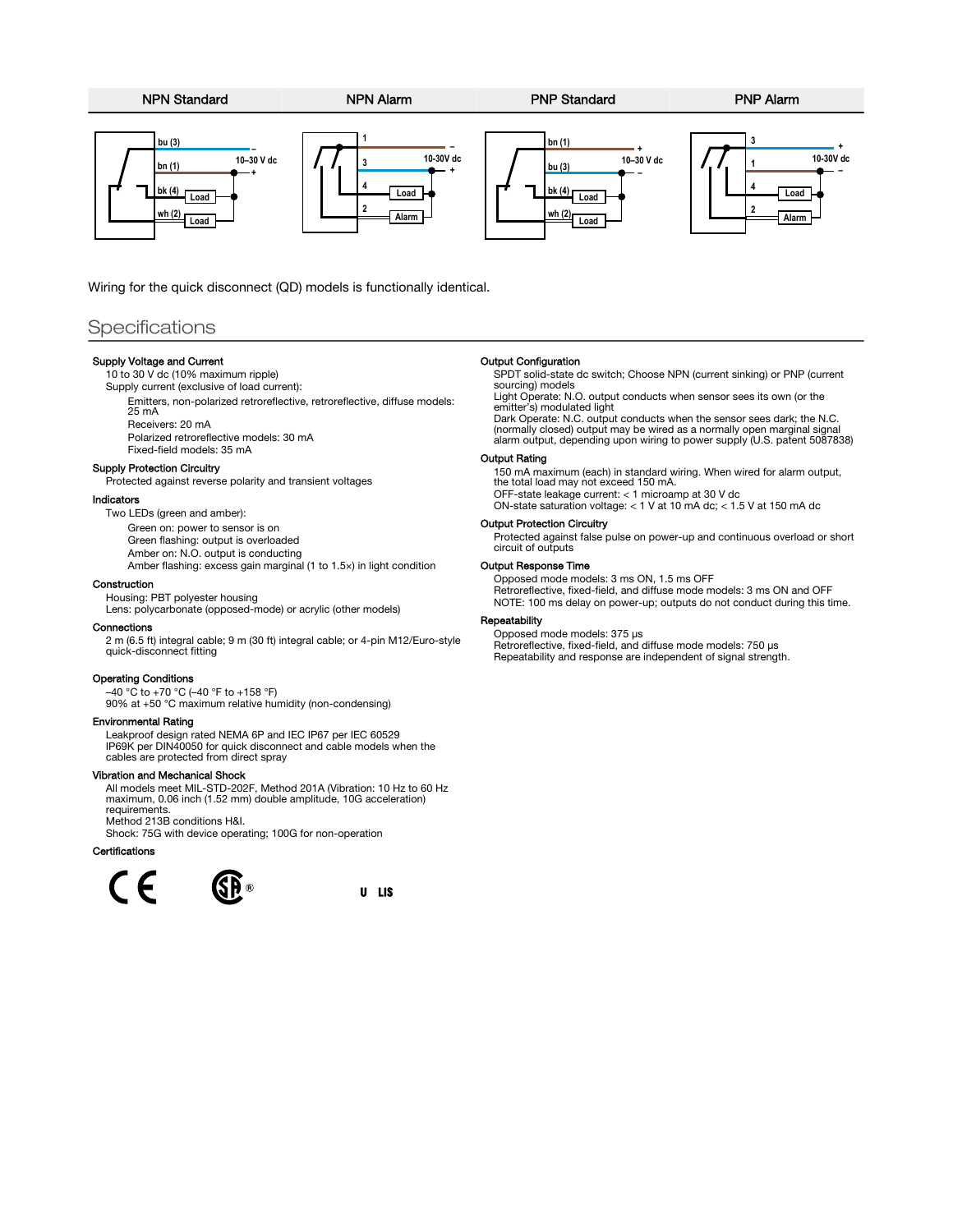## Performance Curves







<sup>&</sup>lt;sup>3</sup> Performance based on use of a model BRT-3 retroreflector (3" diameter). Actual sensing range may be more or less than specified, depending on the efficiency and reflective area of the retroreflector used.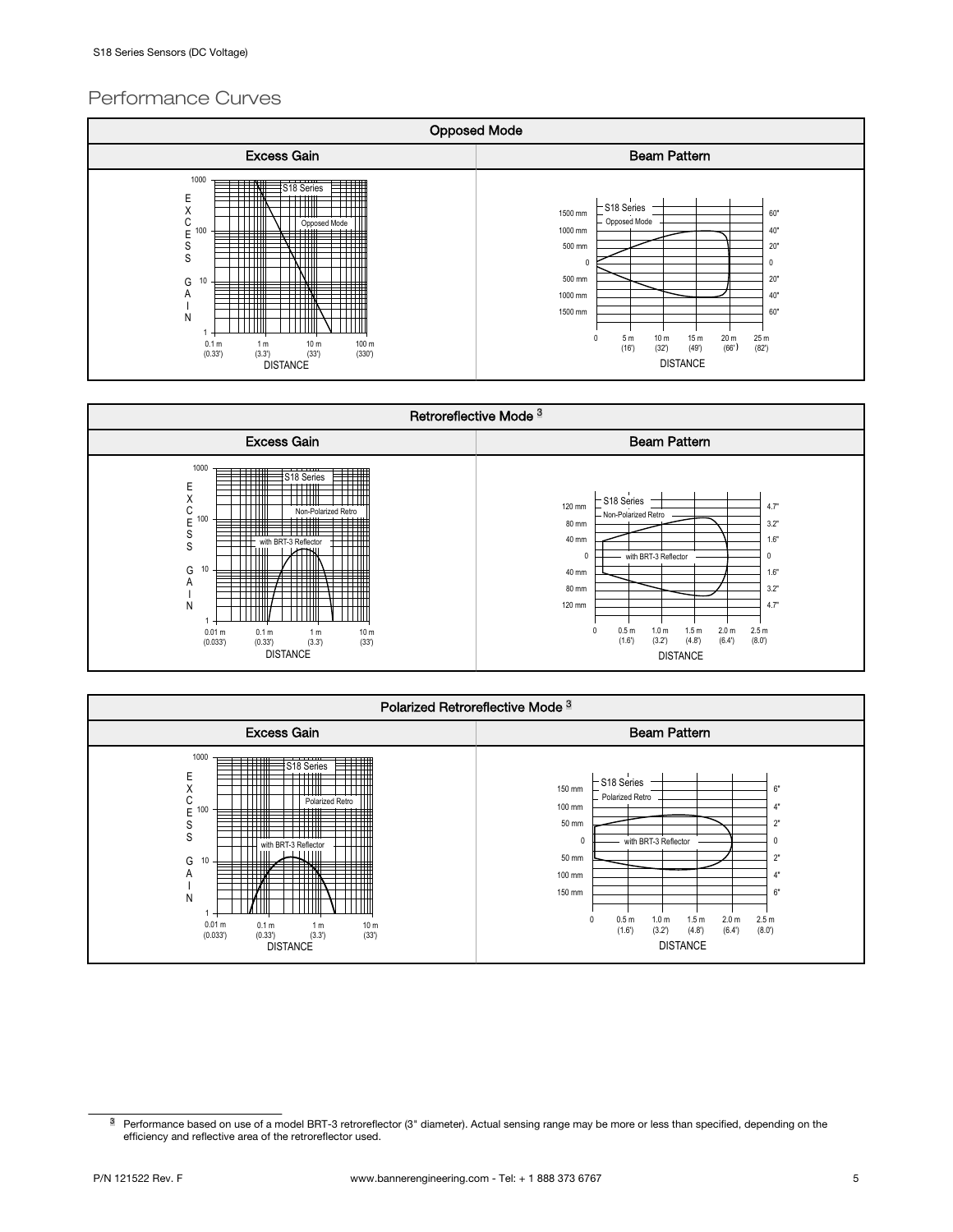





Focus and spot sizes are typical.

<sup>&</sup>lt;sup>4</sup> Performance based on use of a 90% reflectance white test card.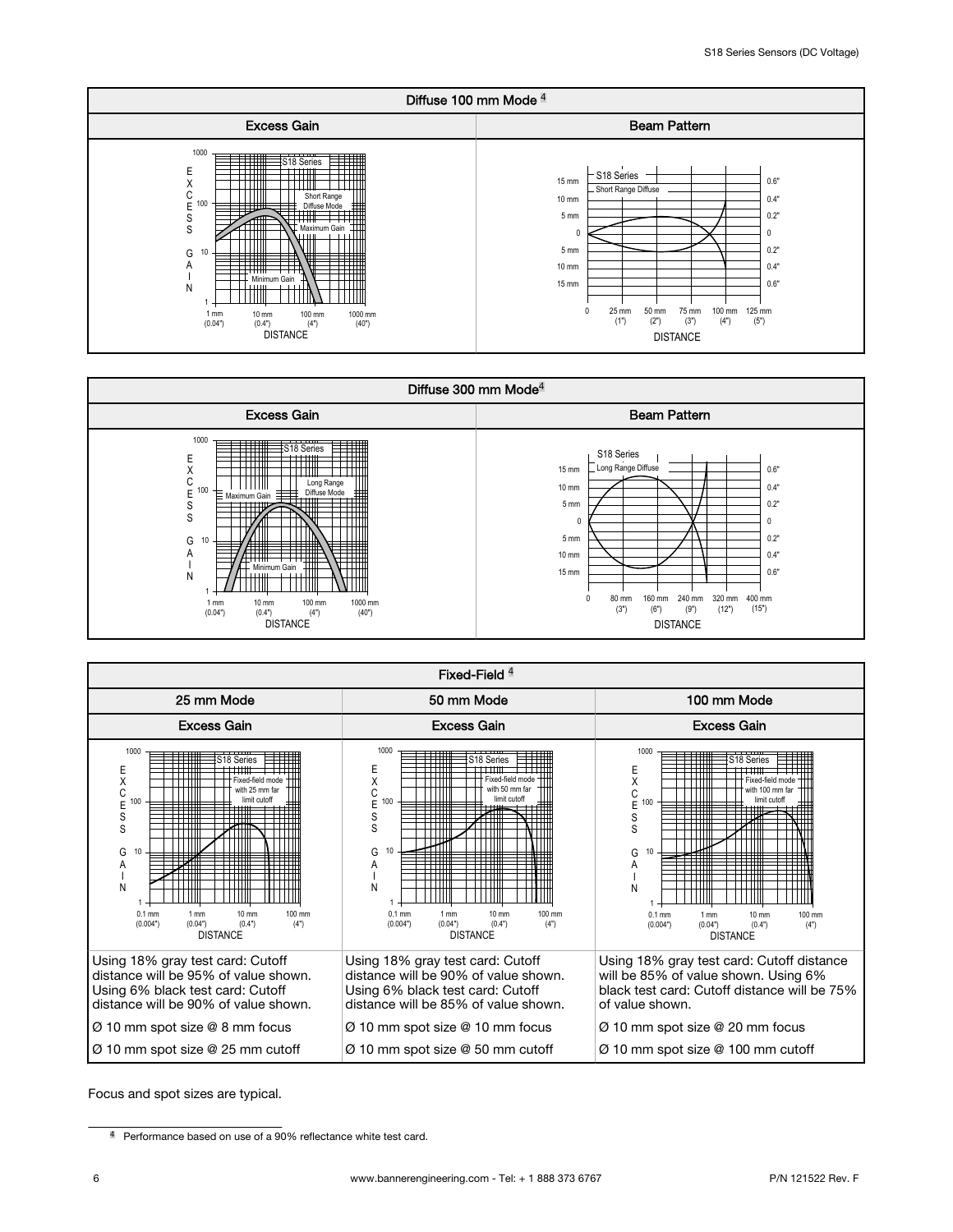### **Dimensions**



### Accessories

#### **Cordsets**

| 4-Pin Threaded M12/Euro-Style Cordsets-Single Ended |                 |             |                                                                                                        |                                                       |
|-----------------------------------------------------|-----------------|-------------|--------------------------------------------------------------------------------------------------------|-------------------------------------------------------|
| Model                                               | Length          | Style       | <b>Dimensions</b>                                                                                      | Pinout (Female)                                       |
| MQDC-406                                            | 1.83 m $(6 ft)$ | Straight    | 44 Typ.                                                                                                |                                                       |
| MQDC-415                                            | 4.57 m (15 ft)  |             |                                                                                                        |                                                       |
| MQDC-430                                            | 9.14 m (30 ft)  |             |                                                                                                        |                                                       |
| MQDC-450                                            | 15.2 m (50 ft)  |             | $M12x1 -$<br>$0.14.5 -$                                                                                |                                                       |
| MQDC-406RA                                          | 1.83 m $(6 ft)$ | Right-Angle | 32 Typ.<br>[1.26"]<br>30 Typ.<br>[1.18"]<br>$M12 \times 1 -$<br>$\emptyset$ 14.5 [0.57"] $\rightarrow$ | $=$ Brown<br>$2 =$ White<br>$3 = Blue$<br>$4 = Black$ |
| MQDC-415RA                                          | 4.57 m (15 ft)  |             |                                                                                                        |                                                       |
| MQDC-430RA                                          | 9.14 m (30 ft)  |             |                                                                                                        |                                                       |
| MQDC-450RA                                          | 15.2 m (50 ft)  |             |                                                                                                        |                                                       |

# Banner Engineering Corp. Limited Warranty

Banner Engineering Corp. warrants its products to be free from defects in material and workmanship for one year following the date of shipment. Banner Engineering Corp. will repair or replace, free of charge, any product of its manufacture which, at the time it is returned to the factory, is found to have been defective during the warranty period. This warranty does not cover damage or liability for misuse, abuse, or the improper application or installation of the Banner product.

THIS LIMITED WARRANTY IS EXCLUSIVE AND IN LIEU OF ALL OTHER WARRANTIES WHETHER EXPRESS OR IMPLIED (INCLUDING, WITHOUT LIMITATION, ANY WARRANTY OF<br>MERCHANTABILITY OR FITNESS FOR A PARTICULAR PURPOSE), AND WHETHER ARISING UN This Warranty is exclusive and limited to repair or, at the discretion of Banner Engineering Corp., replacement. IN NO EVENT SHALL BANNER ENGINEERING CORP. BE LIABLE TO<br>BUYER OR ANY OTHER PERSON OR ENTITY FOR ANY EXTRA COS

Banner Engineering Corp. reserves the right to change, modify or improve the design of the product without assuming any obligations or liabilities relating to any product previously

manufactured by Banner Engineering Corp. Any misuse, abuse, or improper application or installation of this product or use of the product for personal protection applications when the<br>product is identified as not intended [www.bannerengineering.com](http://www.bannerengineering.com).

For patent information, see [www.bannerengineering.com/patents](http://www.bannerengineering.com/patents).